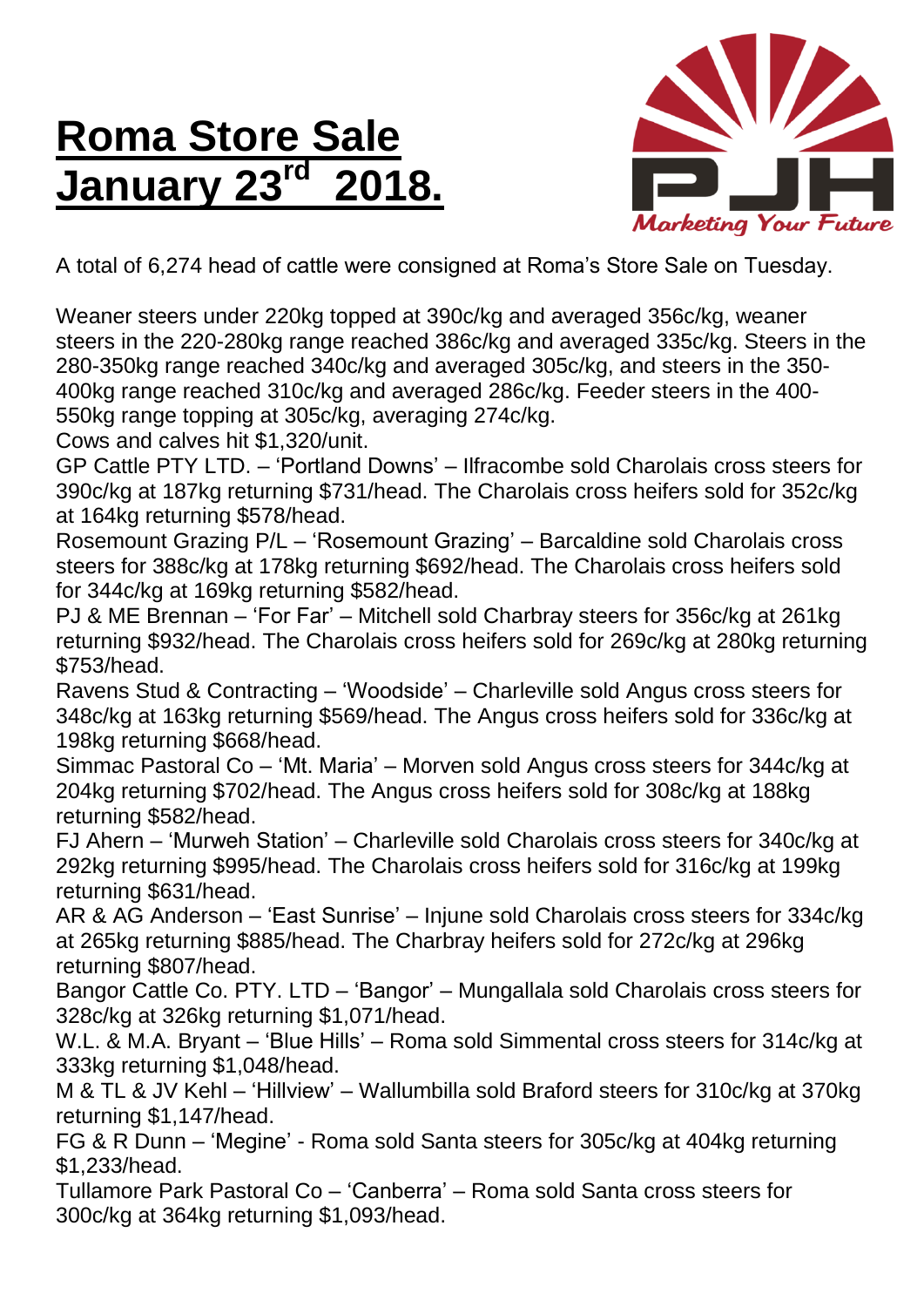N.W. & J.A. Henricks – 'Garfield' – Injune sold Angus cross steers for 288c/kg at 469kg returning \$1,351/head.

CA Crozier & TF Rule –'Rutland' – Mitchell sold Hereford cross steers for 288c/kg at 353kg returning \$1,017/head.

Kate Pickering – 'Sunnymead' – Roma sold Charolais steers for 287c/kg at 440kg returning \$1,266/head.

Sharmarel Farming Trust – 'Old Cashmere' – St George sold Charolais steers for 285c/kg at 418kg returning \$1,192/head.

Rob Cornish Electrical PTY LTD – 'Riverview' – Mitchell sold Charolais cross steers for 285c/kg at 406kg returning \$1,159/head.

I.H. & S.E. Johnston – 'Downsview' – Roma sold Santa steers for 283c/kg at 446kg returning \$1,265/head.

CA Warrian – 'LM' – Roma sold Charbray cross steers for 278c/kg at 452kg returning \$1,260/head.

K.F. & K.M. Rule – 'Manning' – Tambo sold Angus cross steers for 276c/kg at 470kg returning \$1,298/head. The Charolais cross heifers sold for 245c/kg at 460kg returning \$1,127/head.

T.I. & J.L. York – 'Piccadilly' – Wallumbilla sold Simmental cross steers for 274c/kg at 509kg returning \$1,396/head.

Heifers under 220kg topped at 356c/kg and averaged 311c/kg, while heifers in the 220–280kg range topped at 320c/kg and averaged 274c/kg. Heifers in the 280- 350kg range topped at 294c/kg, averaging 246c/kg. Heifers in the 350-450kg range topped at 246c/kg, averaging 233c/kg.

D.J. & K.A. McDonald – 'Wyrapa' – Charleville sold Droughtmaster heifers for 330c/kg at 153kg returning \$507/head.

G.J. & M.J. Owens – 'Arranmore' – Longreach sold Santa heifers for 308c/kg at 234kg returning \$722/head.

J.J. & S.M. Murphy – 'Rocky' – Charleville sold Charolais cross heifers for 304c/kg at 218kg returning \$663/head.

Cows in the 300-400kg range reached 190c/kg and averaged 160c/kg, while cows in the 400-500kg range reached 220c/kg and averaged 188c/kg. Cows over 500kg topped at 242c/kg, averaging 198c/kg.

Enniskillen Pastoral Co. PTY. LTD – 'Mt Enniskillen' – Tambo sold Santa cows for 205c/kg at 561kg returning \$1,151/head.

Bulls under 400kg topped at 310c/kg and averaged 269c/kg, while bulls in the 400- 600kg range topped at 266c/kg and averaged 226c/kg. Bulls over 600kg topped at 252c/kg, averaging 240c/kg.

*PJH sell 5 th position next week. Please be aware that all cattle being sold must be accompanied by a National Cattle Health Declaration as well as NVD*